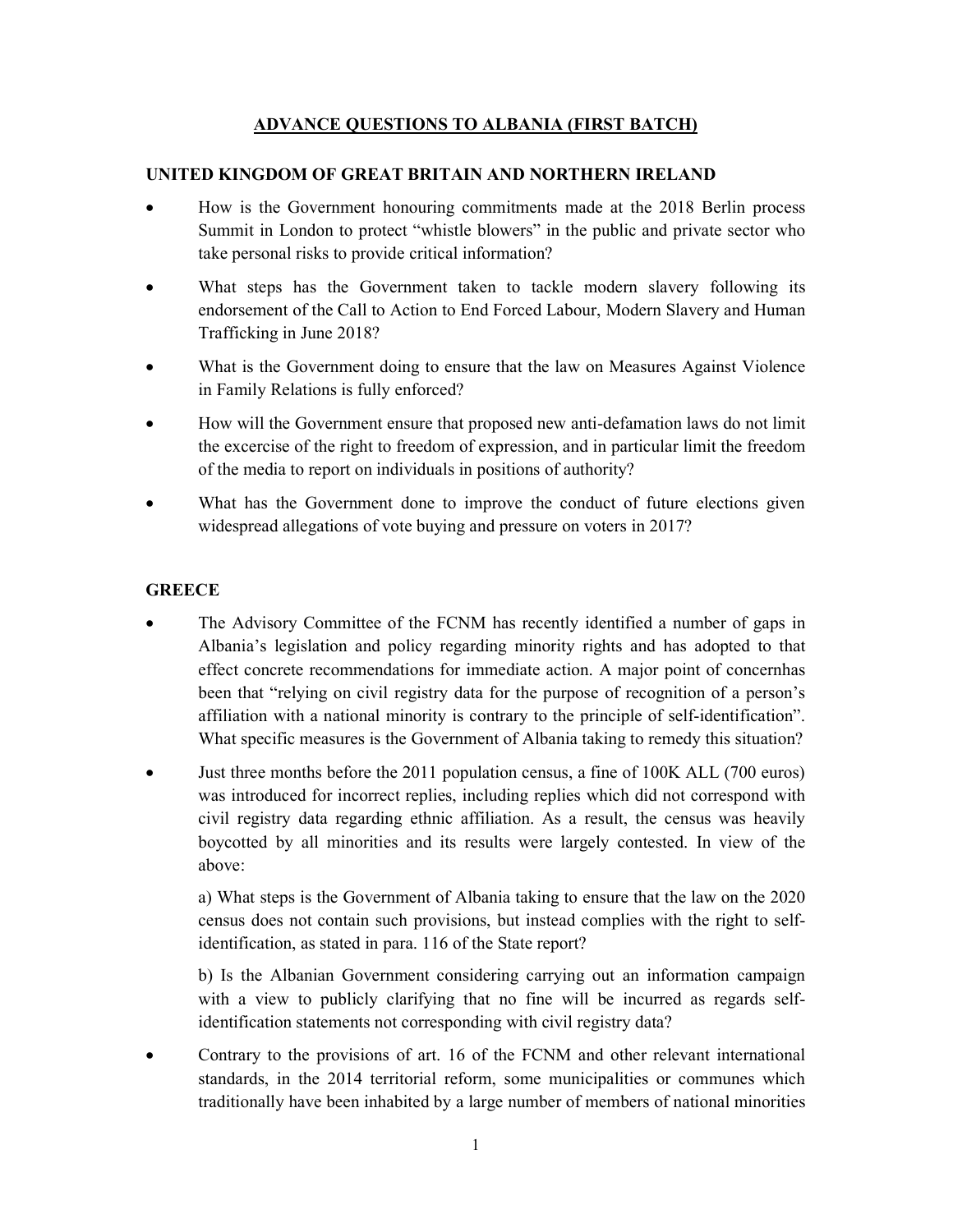were merged with other municipalities or communes which do not share the same ethnic, cultural or religious features. A case in point is the merging of Himarë with Horë-Vranisht. What measures is the Government of Albania considering to remedy this situation? Furthermore, does the Government of Albania intend to apply the 20% threshold set as regards the use of the minority language and education in the minority language, to the smaller local communities ( njësie administrative)?

- The 2015 legislation on "Strategic Investments" expanded the scope of public interest in order to enable expropriation for commercial purposes. However, legitimizing expropriations for commercial investments risks blurring the distinction between "public" and "private" interest as justification for an expropriation. Would Albania consider revising the said legislation so that "public interest" be defined in a more restrictive manner,?
- Determining the legal ownership of immovable property in the form of issuing property titles to the rightful owners, and allowing for the registration of these titles is arguably one of the key challenges in terms of addressing the property problem in Albania, affecting, in particular, minority members. What steps is the Albanian Government planning to take in this regard? Is the Albanian government considering receiving international expertise?

#### PORTUGAL on behalf of the Group of Friends on NMIRF's

- Could the State-under-review describe its national mechanism or process responsible for coordinating the implementation of accepted UPR recommendations and the monitoring of progress and impact?
- Has the State-under-review established a dedicated 'national mechanism for implementation, reporting and follow-up' (NMIRF) covering UPR recommendations, but also recommendations/observations generated by the UN human rights Treaty Bodies, the Special Procedures and relevant regional mechanisms, which, inter alia, clusters all the above, manages them in national databases, coordinates implementation actions across government, monitors progress and impact, and then streamline reporting procedures back to the UN? If so, could the State-under-review briefly share its experience on creating such mechanism, including challenges faced and lessons learnt, as well as any plans or needs to strengthen the NMIRF in the future?

#### UNITED STATES OF AMERICA

 The United States recognizes that trafficking in persons is a significant challenge in Albania. What steps is the Government taking to secure adequate and sustainable funding for victim shelters and increase identification of victims of trafficking and vulnerable populations?